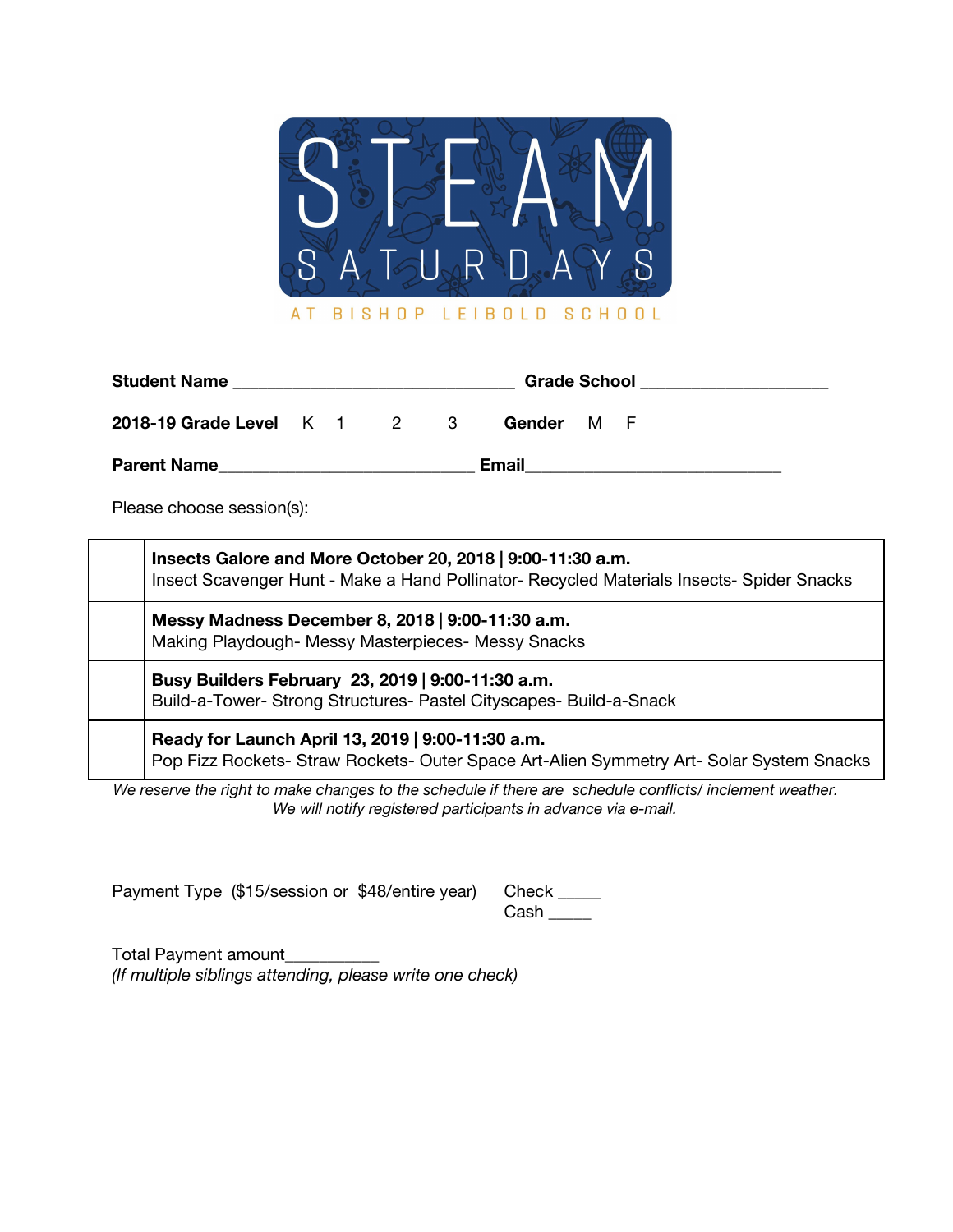## **ARCHDIOCESE OF CINCINNATI PERMISSION, RELEASE AND AUTHORIZATION TO SEEK MEDICAL TREATMENT** (rev. 09-2017)

1. I, the parent or lawful guardian of (the "child"), give permission for my child to participate in the activity described on the *Activity Information* form (the "Activity") and release from all liability and indemnify the Archdiocese of Cincinnati (the "Archdiocese"), the Archbishop of Cincinnati (the "Archbishop"), both individually and as trustee for the Archdiocese, and all parishes and schools within the Archdiocese, and their respective officers, agents, representatives, volunteers, and employees from any and all liability, claims, judgments, cost and expenses, including attorneys' fees, arising out of any injury or illness incurred by my child while participating in or traveling to or from the Activity and further agree not to bring or prosecute or allow to be brought or prosecuted (including but not limited to prosecution through subrogation) in my name, or on behalf of my Child, any claims, lawsuits or actions against the Archbishop, the Archdiocese, and their respective officers, agents, representatives, volunteers and employees.

2. I further understand that my Child's participation in the Activity is purely voluntary and is a privilege and not a right, and that my Child, and I on behalf of my Child, agree to my Child's participation in the Activity in spite of the risks.

3. I agree to instruct my child to cooperate with the Archbishop or his agents in charge of the activity.

4. I appoint the Archbishop or his agents who are acting as leaders of the Activity to seek medical treatment of my child in the event of any injury, illness or medical emergency occurs during the activity or related travel. I understand that the agents of the Archbishop will make a reasonable attempt to contact me as soon as possible in the event of a medical emergency involving my child.

5. I [ ] agree [ ] do not agree that the Archbishop or his agents may use my child's portrait or photograph for promotional purposes, website and office functions and use social media and technology to communicate to my child regarding ministry related activities.

6. This acknowledgement and release is intended to be as broad and inclusive as permitted by the law of the State of Ohio, and if any portion hereof is declared invalid, it is agreed that the balance shall, notwithstanding, continue in full legal force and effect. This acknowledgement and release shall be construed in accordance with the laws of the State of Ohio, except for the choice of law provisions thereof.

I have carefully read and understand and accept the terms and conditions stated herein and acknowledge that this Permission, Release and Authorization to Seek Medical Treatment shall be effective and binding upon me, my Child, and my own and my Child's personal representative or estate, assigns, heirs, and next of kin and that I have signed this agreement of my own free will.

|                                                                                                     | Date $\frac{\ }{\ }$ / $\frac{\ }{\ }$ |
|-----------------------------------------------------------------------------------------------------|----------------------------------------|
|                                                                                                     |                                        |
|                                                                                                     |                                        |
|                                                                                                     |                                        |
| Place of Employment                                                                                 |                                        |
|                                                                                                     |                                        |
| Parent or Guardian Phone No. (cell): __________________________(other Phone No.): _________________ |                                        |
| Emergency Contact Phone No. (cell): ________________________ (other Phone No.):______________       |                                        |